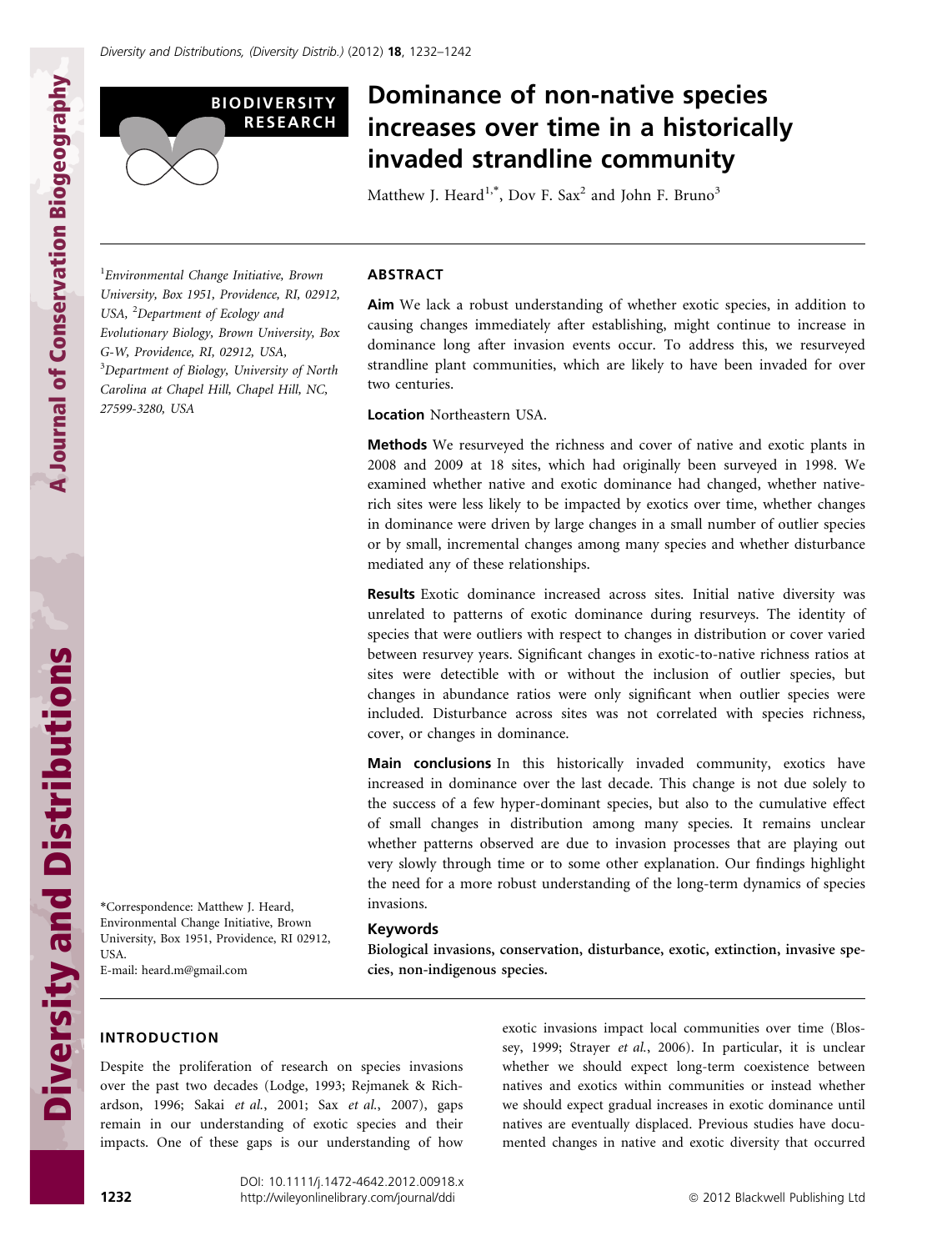soon after key invasion events began (Morrison, 2002; Strayer et al., 2006). Few studies, however, have documented the long-term impacts of exotic invasions (e.g., Wiser et al., 1998; Meiners et al., 2002), limiting our ability to understand changes in native and exotic diversity that might only manifest over longer periods of time (Crooks, 2005; Jackson & Sax, 2010). Differences between short and long-term impacts should be expected whenever impacts that manifest quickly, such as changes in nutrient cycling or patterns of disturbance, lead to feedbacks that manifest slowly, such as the invasion of additional species or loss of existing ones (D'Antonio & Vitousek, 1992; Aikio et al., 2010).

Long-term impacts of exotic invasions on native richness and abundance could vary in importance and detectability depending on how they manifest. Increases in exotic dominance over natives could manifest in one of the three ways. First, changes could be driven by large increases in distribution or abundance of a few species of exotic 'winners' and large decreases in distribution or abundance of a few native 'losers' (McKinney & Lockwood, 1999; Olden & Poff, 2003). For example, the proliferation of introduced game fish into lakes in the midwestern United States during the early 20th century have led to pronounced declines of specific native competitors in these same lakes (Miller et al., 1989; Rahel, 2002). Second, changes in exotic and native dominance could be driven by the cumulative effects of small incremental changes among many species (Didham et al., 2005). For example, within several community types, increases in temperature have been shown to selectively favour incremental increases in exotic dominance (Stachowicz et al., 2002b; Rahel & Olden, 2008; Vila et al., 2009). Third, changes could be driven simultaneously by a combination of these large pronounced shifts in winners and losers as well as through small incremental changes among many species. Currently, it remains unclear whether any one of these possibilities more commonly occurs than the others. While large changes in a few prominent species should be relatively easy to detect, the cumulative effect of many smaller incremental changes would be much harder to detect without good census records (Pauly, 1995).

It is also likely that the ultimate impacts of invaders will vary among communities. In particular, there is evidence to suggest that the diversity of native species within communities may mediate the outcome and success of exotic invasions (e.g., Levine & D'Antonio, 1999; Stachowicz et al., 2002a). Experimental work has generally supported the contention that species-rich native communities should be less invaded than species-poor ones (Levine, 2000; Kennedy et al., 2002). In contrast, observational studies have generally shown that sites rich with native species have more invaders than speciespoor sites (Stohlgren et al., 1999; Fridley et al., 2007). Very few studies have examined how richness of natural systems influences exotic success over time (but see Wiser et al., 1998; Cleland et al., 2004; Wiegmann & Waller, 2006). Therefore, it remains unclear whether in natural systems we should generally expect species-rich sites to be less impacted over time by invasions.

The impact of species invasions on local communities may also be mediated by the properties of the physical environment that simultaneously affect native and exotic species (Huston, 1994, 2004). In particular, disturbance can either facilitate or preclude increases in exotic dominance depending on the type of community and its existing level of species diversity (Sousa, 1984; Davis et al., 2000; Sax, 2002; Didham et al., 2005; MacDougall & Turkington, 2005). For example, invasion theory predicts that disturbance may decrease the dominance of exotic invaders in physically stressful communities that are unproductive, but increase exotic dominance in highly productive communities where diversity is low because of competitive exclusion (Huston, 1979, 2004; Proulx & Mazumder, 1998). To date, there have been numerous studies examining the short-term impacts of disturbance on native and exotic diversity (e.g. Hobbs & Huenneke, 1992; Burke & Grime, 1996; Brown & Peet, 2003; Tierney & Cushman, 2006). However, there have been few that have examined the long-term consequences of disturbance on historically invaded communities (but see Smith & Knapp, 1999; Sax, 2002). As such, it remains unclear whether we should expect frequently disturbed communities that have been invaded historically to follow the predictions of invasion theory.

Our ability to document and understand the long-term impacts of invasions on native communities has been restricted by three principal limitations in the ecological literature. First, as previously mentioned, many studies of exotic impacts have been conducted within a few years following invasions, and cannot demonstrate the dynamics that occur over longer periods of time (Blossey, 1999; Strayer et al., 2006). Second, of studies that examine the impacts of exotic species that invaded historically, relatively few of these studies incorporate recent resurvey data, making it difficult to distinguish whether changes in native and exotic dominance occurred immediately or whether they manifested only over longer periods of time (but see Knapp et al., 2010). Third, even though many communities have been invaded by a large number of species (e.g., Cohen & Carlton, 1998; Sax & Gaines, 2003), relatively few studies have investigated long-term impacts in these communities that occur as a cumulative result of the entire suite of established exotics, with many more studies of long-term dynamics focused on the impact of just one or a few invading species (Wiser et al., 1998; Sanders et al., 2003; Strayer, 2009).

One community type where long-term impacts of invasions can be studied is the strandline plant community. These communities are found along shorelines, where they occupy the habitat between intertidal and upland zones; they are influenced strongly by disturbance and are frequently invaded by exotic species (Ehrenfeld, 1990; Walmsley & Davy, 1997; Bruno et al., 2004). Historically, these communities were likely to have been some of the first in North America to be invaded, as they are in areas where ship ballast would have been discarded (Ruiz & Carlton, 2003). In particular, the strandline plant communities of Narragansett Bay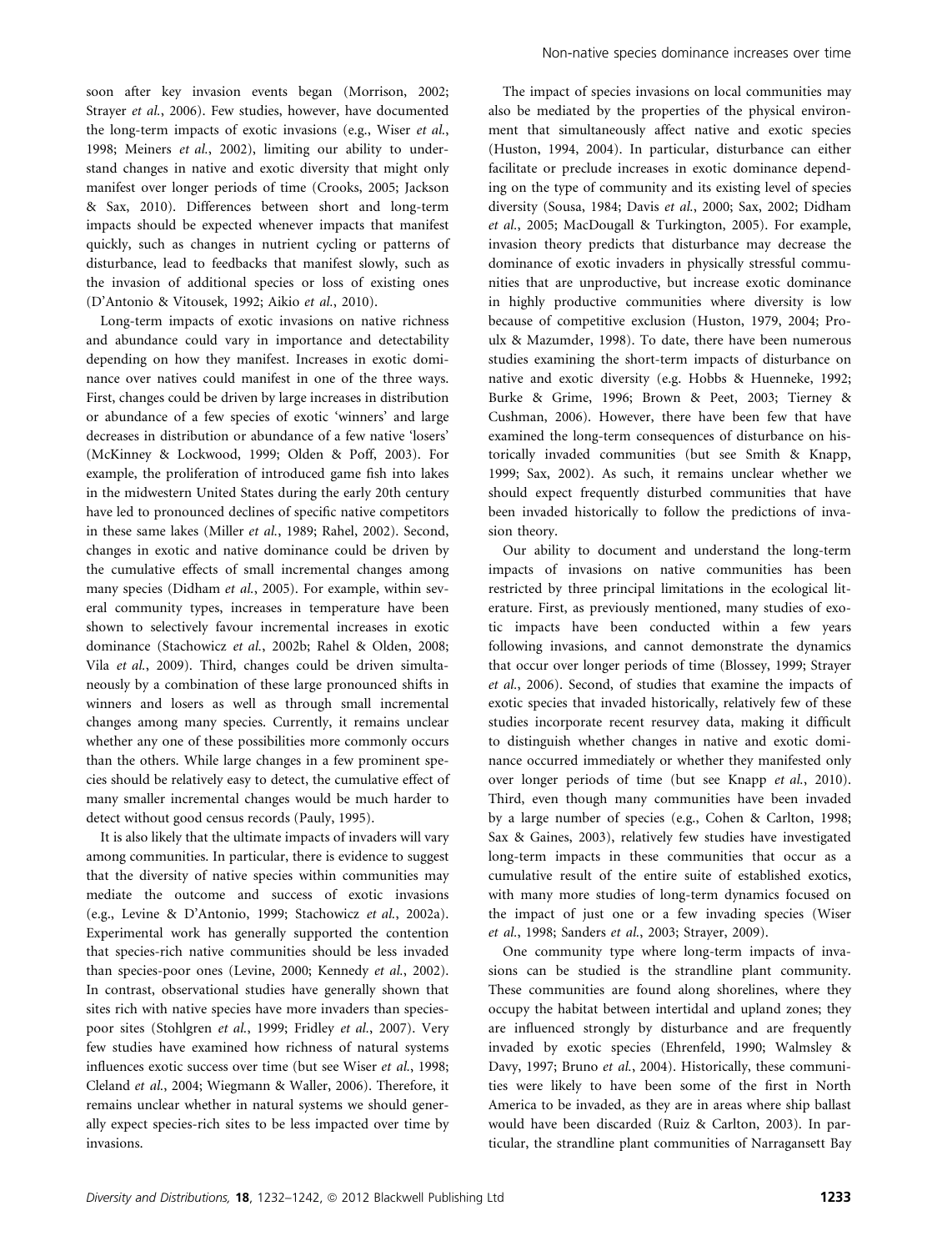(within Rhode Island and Massachusetts, USA) are ideal for examining long-term effects of species invasions for five main reasons. First, in 1998, Bruno et al. (2004) characterized 24 strandline plant communities, providing baseline data for estimating changes in native and exotic diversity over time. Second, the exotic species in this system have been present within the region for a long period of time (Bennett, 1888; IPANE, 2010) and most have presumably been integrated into these communities for many decades or longer. Third, these communities are invaded by a great number of exotic species (Bruno et al., 2004), allowing for the possibility of detecting both large changes among a few species and incremental changes among many species. Fourth, these communities span a gradient from being dominated by natives to being dominated by exotics, allowing us to examine the potential influence of native diversity in mediating changes in exotic dominance. Fifth, these communities are distributed along a disturbance gradient, from exposed coastline to protected coves, allowing for the opportunity to determine the impact of disturbance in these historically invaded communities. Further, in addition to the utility of addressing long-term changes in the strandline plant communities of Narragansett Bay, this system is also of applied conservation importance as these communities support several species that are threatened or of critical concern, e.g. Polygonum glaucum and Honckenya peploides (Enser, 2007).

In this study, we examined the long-term impacts of species invasions in the historically invaded strandline plant communities of Narragansett Bay. Within these communities, we assessed changes in native and exotic diversity over 10 and 11 years (1998–2008 and 1998–2009) by conducting historical resurveys. In these resurveys we examined patterns of change in native and exotic richness and percent cover. Collectively, this approach allowed us to examine four related, but distinct questions: (1) Are these historically invaded communities increasing in exotic and decreasing in native dominance over time? (2) If changes have occurred, were these changes driven by the proliferation of a few winners and the decline of a few losers or by incremental changes among many species? (3) If changes have occurred, were sites rich in native species less likely to be impacted by exotic species over time? (4) If changes have occurred, were these changes influenced by differences in disturbance across sites?

#### METHODS

This study was conducted in strandline plant communities of Narragansett Bay, in both Rhode Island and Massachusetts (Fig. 1). Narragansett Bay is the largest estuary in New England and has a surface area of 380 km<sup>2</sup> and over 412 km of shoreline. Strandline plant communities occupy the narrow band of shoreline space between intertidal and upland zones – typically extending a few meters inland (depending on substrate slope) from the normal high-water mark. These

communities are only regularly submerged during winter storm events. While strandline plant communities are highly heterogeneous, with substrate types ranging from course sand to cobble stones, they often have similar vegetation and physical properties to foredune (Ehrenfeld, 1990) and shingle beach communities (Walmsley & Davy, 1997).

We replicated the methodology of Bruno et al. (2004) to resurvey strandline plant communities at 18 of their 24 sites (the remaining six have been lost due to development or are no longer accessible due to changes in property ownership). We conducted resurveys in the summers of 2008 and 2009. Sites were permanently marked with rebar and GPS coordinates between resurveys in 2008 and 2009. These site locations approximated, within a few meters, those originally surveyed in 1998 by Bruno et al. (2004). At each site, we estimated native and exotic plant richness by recording all species within a 5  $\times$  100 m belt transect oriented parallel to



Figure 1 Map of 18 strandline plant communities surveyed from 1998 to 2009 in Narragansett Bay, RI and MA. Numbers correspond to sites analysed in Fig. 2.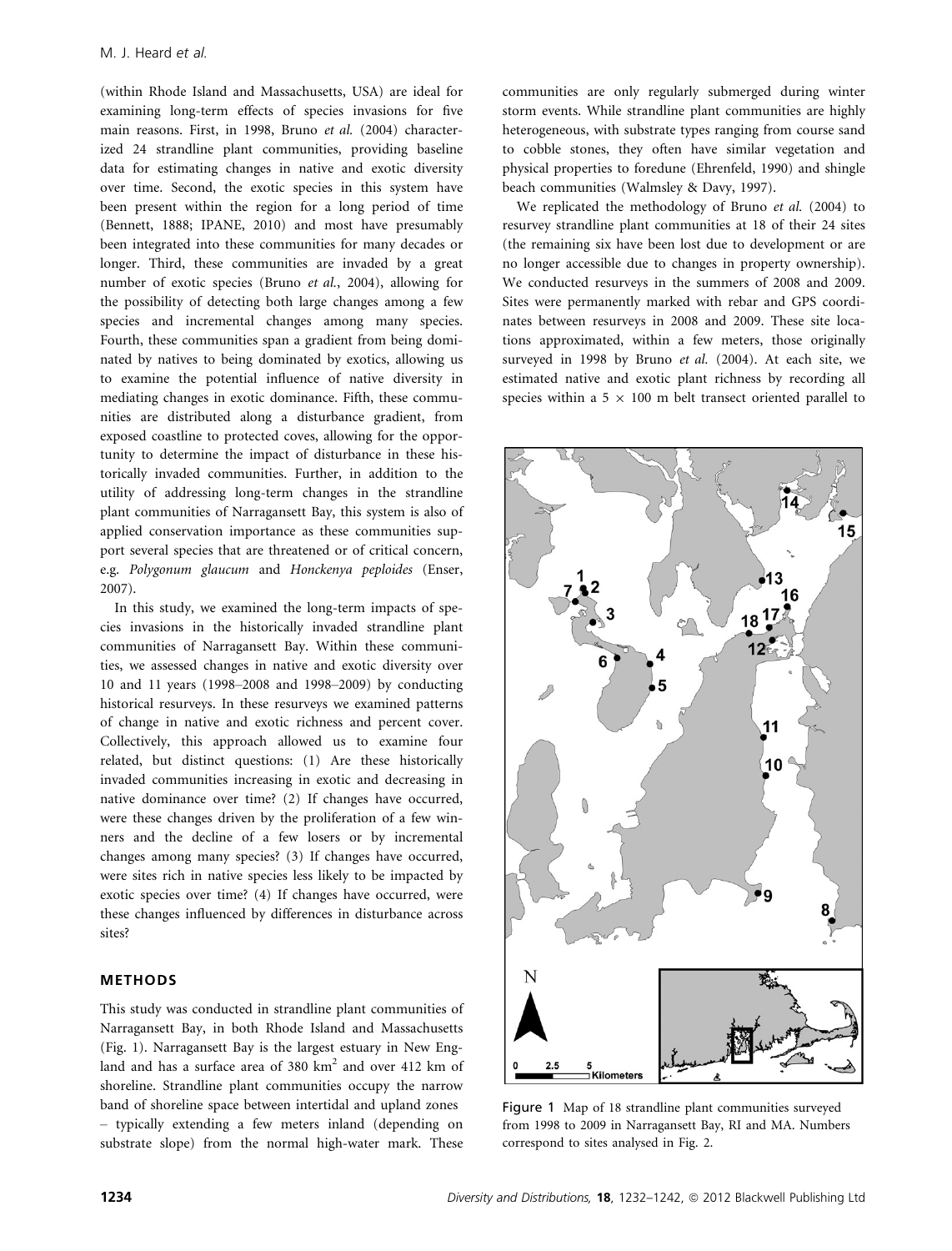the shoreline. We searched each belt transect for longer than 45 min, and looked for unrecorded species for at least 15 min after the final species was documented. Additionally, along the midline of each belt transect, we placed  $10-1$  m<sup>2</sup> quadrats spaced 10 m apart from each other (five above and five below the midline). Within each quadrat we visually estimated the percent cover of each species present by dividing quadrats into 25 smaller squares with string. Because cover was measured individually for each species, quadrats could have a net cover  $> 100\%$ .

We used accounts in the literature to determine the earliest known date of presence within southern New England (Connecticut, Massachusetts, and Rhode Island) for all exotic species in our system. One exception is Phragmites australis, which was excluded because the exact arrival date of the exotic haplotype currently occupying our study sites is unknown. In our literature survey, we searched for specific mentions of whether each exotic species was found in southern New England. While all of our study sites are within Rhode Island and Massachusetts, we included dates of occurrence from Connecticut because of its close proximity to our sites in Rhode Island (< 30 miles) and the likelihood that shoreline plants, which frequently utilize marine dispersal methods (Walmsley & Davy, 1997; Kadereit et al., 2005) should be expected, over just a few generations, to move distances as short as 30 miles (Koutstaal et al., 1987; Nathan et al., 2008).

We estimated changes in plant species richness and percent cover in five different ways. First, we used paired t-tests and linear regression analyses to compare mean richness and percent cover separately for both native and exotic species over time. Second, we used paired t-tests to compare changes over time in mean exotic richness and percent cover relative to changes in mean native richness and percent cover. Third, we estimated changes in the regional species pool over time separately for both native and exotic species. Fourth, we used chi-square tests for goodness-of-fit to compare the number of sites where ratios of exotic-to-native richness and exoticto-native cover increased versus the number of sites where those ratios decreased. Fifth, we used linear regression to analyse the relationships between native and exotic richness and the changes in the ratios of exotic-to-native richness over time.

We also determined the identity of 'winners' and 'losers' for both native and exotic species and re-analysed changes in plant richness and cover over time after excluding these species, allowing us to determine whether community change was driven by a small number of outlier species. We identified winners and losers using four approaches. First, we identified species that were more than two standard deviations from mean responses across sites. We did this relative to changes in site occupancy. We also did this relative to changes in total cover, which was measured for an individual species as the sum of all percent cover records observed across sites. Second, we repeated these analyses, but considered winners and losers to be those species more than one standard deviation from mean changes observed over time. Third, we identified species at individual sites that were more than two standard deviations from mean change in cover across species at those same sites. Fourth, we repeated these analyses, but considered winners and losers to be those more than one standard deviation from observed mean changes in cover. Winners and losers were identified separately for both native and exotic species, as well as separately for 10 and 11-year periods using all methods. We also identified the number of winners and losers shared between the 10- and 11-year resurvey periods. We used linear regression to examine whether changes in site occupancy or cover over time for exotic species were correlated with their first known date of presence in southern New England.

We examined the potential influence of differences in disturbance across sites on strandline plant communities by examining three proxies for disturbance. First, we examined the relationships between the site slope, which is a proxy for disturbance in coastal habitats (Riis & Hawes, 2003; van de Koppel et al., 2005), and species richness, cover, and changes in exotic-to-native ratios over time using linear and quadratic regression (Table 1). Second, we examined the relationships between spatial heterogeneity (i.e. variance in species cover or mean cover within a site), which is another proxy for disturbance (Sousa, 1984; Huston, 1994), with changes in strandline plant richness, cover, and exotic-tonative ratios over time using linear and quadratic regression. Third, we qualitatively ranked our study sites in order of disturbance level and used Spearman's Rank Correlation test to determine if these rankings were related to changes in richness and composition over time (Table 1). Our qualitative ranking of sites was hierarchical, with three nested criteria: (1) protected coves vs. exposed coastline, (2) presence or absence of Spartina alterniflora (cordgrass) beds, which can buffer waves and reduce disturbance in the strandline (Bruno, 2000) and (3) site slope (see Table 1). Sites were partitioned by the first criterion, and within these groupings by the second criterion, and within those groupings by the third criterion. These rankings are available from the senior author upon request.

Because our baseline data collected by Bruno et al. (2004) are only from a single year and our resurvey data are from just two more years, we also examined whether 1998, 2008, or 2009 had anomalous climatic conditions. We determined if the survey years were anomalous by examining temperature, precipitation records and winter storm records for Rhode Island (home to 16 of our 18 sites) from 1971 to 2010 (NOAA (National Climatic Data Center), 2012a; NOAA (National Satellite & Information Service), 2012b). We used Grubb's outlier test to determine if each survey year's temperature or precipitation values were more than two standard deviations from the mean. Finally, we used linear regression to examine how mean annual temperatures has changed over the last century (1895–2009) to determine if there has been a long-term increase in temperature that could influence community composition.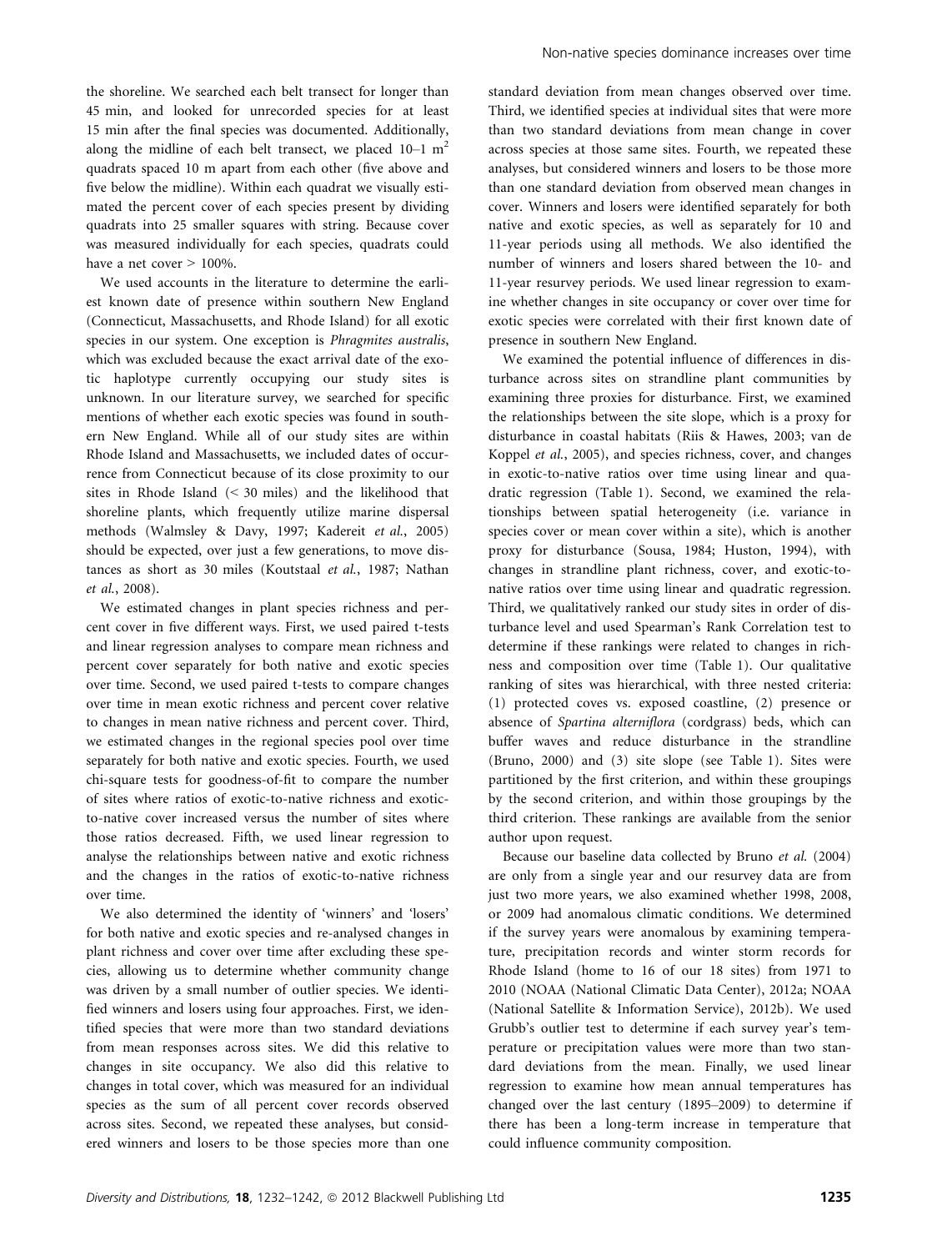| Table 1 Physical characteristics and species composition data for the 18 strandline plant communities surveyed in Narragansett Bay |  |  |  |  |  |  |
|------------------------------------------------------------------------------------------------------------------------------------|--|--|--|--|--|--|
|                                                                                                                                    |  |  |  |  |  |  |

| Site           | Slope $(\% )$ | Exposure  | Spartina | Substrate    | Mean native Spp. | Mean exotic Spp. | Mean native cover | Mean exotic cover |
|----------------|---------------|-----------|----------|--------------|------------------|------------------|-------------------|-------------------|
| 1              | 9.7           | Open      | Present  | Shell/cobble | $17.7 \pm 1.7$   | $21.3 \pm 1.5$   | $27.4 \pm 4.5$    | $53.0 \pm 12.4$   |
| 2              | 10.8          | Protected | Present  | Shell/cobble | $17.7 \pm 1.3$   | $18.7 \pm 2.1$   | $30.3 \pm 11.8$   | $25.1 \pm 7.5$    |
| 3              | 7.2           | Protected | Present  | Sand/cobble  | $24.7 \pm 0.9$   | $18.7 \pm 5.9$   | $42.1 \pm 19.2$   | $12.8 \pm 6.5$    |
| $\overline{4}$ | 7.4           | Open      | Absent   | Shell/cobble | $11.3 \pm 1.5$   | $27.7 \pm 5.7$   | $15.3 \pm 8.3$    | $63.1 \pm 7.7$    |
| 5              | 3.0           | Open      | Absent   | Shell/Cobble | $17.0 \pm 1.5$   | $20.0 \pm 3.6$   | $40.4 \pm 23.4$   | $15.5 \pm 4.4$    |
| 6              | 4.4           | Open      | Absent   | Sand/shell   | $13.7 \pm 1.3$   | $17.0 \pm 2.0$   | $33.2 \pm 13.3$   | $22.0 \pm 6.0$    |
| 7              | 11.5          | Open      | Present  | Sand/shell   | $12.0 \pm 1.2$   | $15.7 \pm 6.5$   | $25.3 \pm 9.4$    | $28.4 \pm 10.2$   |
| 8              | 4.9           | Protected | Absent   | Sand/cobble  | $17.0 \pm 3.0$   | $27.7 \pm 6.4$   | $31.3 \pm 16.5$   | $46.5 \pm 7.7$    |
| 9              | 5.6           | Open      | Absent   | Cobble       | $13.0 \pm 0.0$   | $20.3 \pm 4.7$   | $55.3 \pm 18.4$   | $4.8 \pm 1.5$     |
| 10             | 5.1           | Open      | Absent   | Cobble       | $14.0 \pm 1.5$   | $19.0 \pm 2.6$   | $13.8 \pm 9.6$    | $36.4 \pm 16.4$   |
| 11             | 9.5           | Open      | Absent   | Cobble       | $19.0 \pm 0.6$   | $22.3 \pm 1.2$   | $33.3 \pm 10.7$   | $25.0 \pm 6.4$    |
| 12             | 4.7           | Protected | Present  | Sand/cobble  | $19.3 \pm 3.9$   | $17.0 \pm 2.6$   | $34.6 \pm 2.6$    | $14.1 \pm 52$     |
| 13             | 6.1           | Open      | Present  | Shell/cobble | $22.3 \pm 1.5$   | $25.7 \pm 2.1$   | $32.4 \pm 5.8$    | $11.1 \pm 3.0$    |
| 14             | 5.7           | Protected | Absent   | Sand         | $16.7 \pm 1.2$   | $13.3 \pm 3.8$   | $39.4 \pm 8.1$    | $6.0 \pm 2.6$     |
| 15             | 3.1           | Protected | Absent   | Sand         | $20.0 \pm 2.1$   | $17.3 \pm 4.0$   | $23.8 \pm 3.7$    | $21.1 \pm 5.5$    |
| 16             | 3.7           | Open      | Present  | Sand/cobble  | $15.7 \pm 1.8$   | $18.0 \pm 6.1$   | $37.7 \pm 7.6$    | $39.9 \pm 33.8$   |
| 17             | 9.2           | Protected | Present  | Shell/cobble | $20.3 \pm 1.8$   | $25.0 \pm 4.6$   | $22.3 \pm 11.1$   | $56.0 \pm 23.8$   |
| 18             | 4.8           | Protected | Absent   | Shell/cobble | $16.3 \pm 1.2$   | $21.0 \pm 5.6$   | $22.5 \pm 10.1$   | $53.0 \pm 27.7$   |

Percentage slope indicates the slope of the beach from the edge of the strandline to the tidal mid-point. Exposure refers to whether sites were located in a protected cove or were open to wave exposure. Spartina refers to whether there was a bed of Spartina alterniflora in front, which can reduce wave pressure. Mean species richness and cover values (± SE) are for 1998, 2008 and 2009.

#### RESULTS

Historical resurveys of strandline plant communities showed a variety of changes in richness, cover and occurrence of species over time. The mean richness and percent cover of either natives or exotics did not significantly change across sites over the 10- and 11-year survey periods (Table 1; Table 2). However, there was a significant increase in total species cover from 1998 to 2009 (Table 2). Similarly, there were no significant changes in the regional species pool for either native or exotic species over the 10- and 11-year periods (Table 2). In contrast, relative differences in mean changes in richness between natives and exotics were significant over 10 and 11 years, while relative differences in mean cover between natives and exotics were significant over the 10, but not the 11-year period (Table 2). The number of sites that experienced increases in the ratios of exotic-to-native richness and exotic-to-native cover was significantly greater than the number expected by chance over the 10 (Fig. 2a,b) and 11-year periods (Fig. S1). The changes in richness ratios across sites are related to absolute changes in richness, where fewer than half the sites saw a decrease in exotics, but more than half saw a decrease in natives (Fig. 2c). In contrast, no clear pattern is apparent in the absolute changes in native and exotic cover at sites (Fig. 2d). Comparisons across sites between resurvey years (2008 and 2009) showed that mean richness and percent cover did not significantly change for either native or exotic species, nor were there significant differences in the relative change of natives and exotics (Table 2). There were also no significant changes between resurvey years (2008 and 2009) in the ratio of exotic-to-native richness and exotic-to-native cover across sites (Fig. S1c,d).

Species that were outliers, i.e., winners and losers, relative to mean changes in site occupancy and cover were common, varied in identity between resurvey years, and had mixed impacts on the significance of observed changes in the exotic-to-native ratios of richness and cover. Using several approaches, we identified species that were outliers (Appendix S1). For any given methodology for identifying outliers, the identity of these species showed strong turnover between resurvey years (Table 3). Differences observed in the frequency of sites with increases in exotic-to-native richness ratios (Fig. 2a) were still significant after excluding outlier species identified using any of the methods for detecting outliers across sites, but were not significant after excluding outliers identified using within site methods (Appendix S2). In contrast, differences observed in the frequency of sites with increases in exotic-to-native cover ratios were never significant after excluding species identified as outliers using any of the methods for detecting outliers (Appendix S2).

We found that species richness across sites was autocorrelated through time. This was true for native species, which showed positive relationships between site richness between 1998–2008 and between 2008–2009 (Appendix S3). This was also true for exotic species and for total richness (natives plus exotics; Appendix S3). There were no significant relationships between native and exotic species richness across sites in any of the three survey years. Neither native nor exotic species richness at sites in 1998 predicted changes in exotic-to-native ratios of richness or cover (Appendix S3).

We found no evidence to support the contention that differences in disturbance among our sites were important in mediating any of the patterns we observed. Our four proxies for disturbance across sites (a qualitative index, site slope,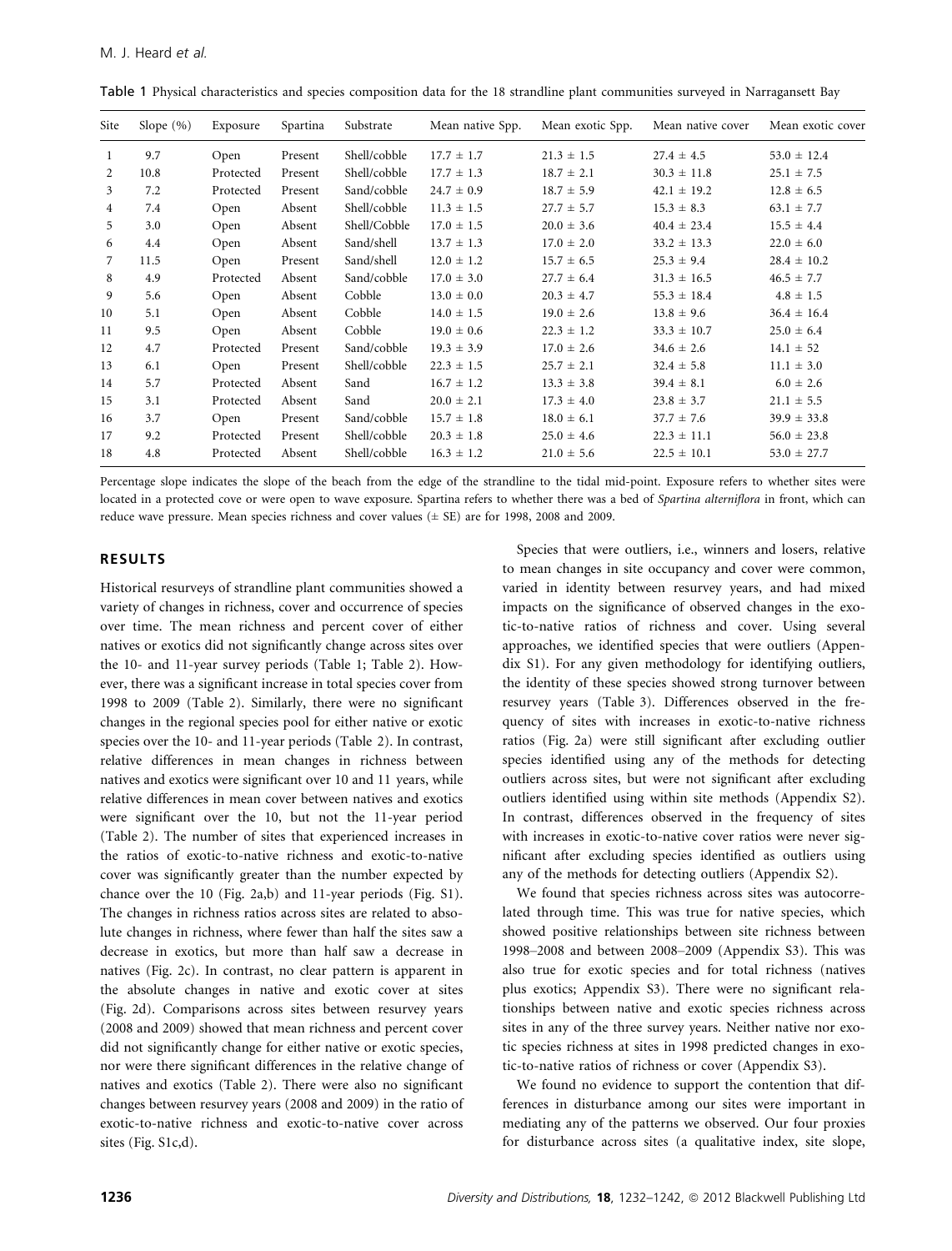Table 2 Changes in plant richness and percentage cover across the region and across sites. We determined that mean changes in exotic richness and cover increased significantly relative to native richness and cover in three out of four long-term comparisons, such that differences in mean changes in richness between natives and exotics were significant over 10 and 11 years ( $n = 18$ ,  $t = 2.03$ ,  $d = 34$ ,  $P < 0.003$ ;  $n = 18$ ,  $t = 2.03$ ,  $d = 34$ ,  $P < 0.003$ ), while differences in mean cover between natives and exotics were significant over the 10 ( $n = 18$ ,  $t = 2.03$ , d.f. = 34,  $P < 0.04$ ), but not the 11-year period. Interannual trends from 2008 to 2009 showed no significant differences between mean changes in exotic richness and cover or mean changes in native richness and cover ( $n = 18$ ,  $t = 0.96$ , d.f. = 34,  $P = 0.48$ ,  $n = 18$ ,  $t = 0.97$ , d.f. = 34,  $P = 0.52$ )

|                                       | 1998  | 2008  | 2009  | Λ<br>$98 - 08$ | Λ<br>$98 - 09$ | Λ<br>$08 - 09$ |
|---------------------------------------|-------|-------|-------|----------------|----------------|----------------|
| Total native<br>richness across sites | 59    | 63    | 55    | 4              | $-4$           | $-8$           |
| Total exotic<br>richness across sites | 77    | 79    | 81    | 2              | 4              | 2              |
| Mean native<br>richness per site      | 18.22 | 15.83 | 17.22 | $-2.39$        | $-1$           | 1.39           |
| Mean exotic<br>richness per site      | 18    | 19.5  | 23.4  | -1.5           | 5.4            | 3.9            |
| Mean native cover<br>per site         | 30.24 | 28.99 | 42.8  | $-1.25$        | 12.56          | 13.81          |
| Mean exotic cover<br>per site         | 25.65 | 36.88 | 46    | 11.23          | 20.35          | 9.12           |

variance in vegetation cover and mean vegetation cover) were not correlated with species richness, cover, exotic-tonative ratios, or their change over time. Of the 142 tests we conducted utilizing both linear and quadratic regression, we found only five significant relationships. However, after applying a Bonferonni correction for multiple comparisons, these relationships were no longer significant.

Our literature surveys revealed that the mean date of first known occurrence in southern New England for the exotic species found in our surveys was 1855, with a range of dates for individual species from 1785 to 1919 (Appendix S4). There was no significant relationship between first known date of occurrence for exotics species in southern New England and their change in site occupancy or cover over the 10- or 11-year periods.

We found that mean annual precipitation in Rhode Island from 1971 to 2010 was 49.17″ inches with a standard deviation 6.71″ and mean annual temperature was 10.16 °C with a standard deviation of 0.24 °C. Precipitation and temperature values across survey years were as follows: 1998) 57.52″, 11.44 °C; 2008) 58.13″, 10.44 °C; 2009) 54.88″, 9.89 °C. These data show that annual precipitation and annual temperatures from all surveys years were within two standard deviations of mean values. Finally, we determined that mean annual temperatures have significantly increased across Rhode Island from 1895 to 2009 ( $F_{1,115} = 103.7$ ,  $P \leq 0.0001$ ).

#### **DISCUSSION**

We examined changes in native and exotic diversity over 10 and 11-year time periods in the historically invaded strandline plant communities of Narragansett Bay and found that exotic dominance increased over those time periods, both with respect to the ratios of exotic-to-native species richness and cover, as well as for the relative difference in mean native and mean exotic richness and cover (Table 2, Fig. 2a–d, Fig. S1a, c). The robustness of this signal of increasing exotic dominance over time is strengthened when considered in the context of the strandline plant system, which is highly dynamic. Indeed, we found that there was high turnover in the identity of outlier species between resurvey years (Table 3), and there is high turnover in the overall composition of species at sites (M. J. Heard and D. F. Sax, in prep.). While levels of native and exotic richness at particular sites were maintained over time, historic levels of species richness had no effect on increases in exotic cover over time (Appendix S3). Further, although strandlines are heavily influenced by winter storms and wave stress, we determined that the increases in exotic dominance we observed were not driven by differences in disturbance among sites.

These findings demonstrate that the strandline plant communities of Narragansett Bay are still in flux and support the conclusion that increases in exotic dominance may be one of the principle outcomes of historical invasions (Strayer et al., 2006). Furthermore, the preferential maintenance of exotic species via increases in exotic richness and cover relative to natives may have consequences for local communities as increases in exotic dominance could create a rising extinction debt for natives that will be paid over time (Kuussaari et al., 2009; Jackson & Sax, 2010). However, given that native richness did not significantly decrease across sites during our study (Table 2), the possibility of an extinction debt in this system remains unclear.

One intriguing finding of our study is that specific manifestations of increasing exotic dominance can be generated by different mechanisms. The strength of increasing exotic-tonative richness ratios was influenced by the presence of outlier species, but was also apparent in the absence of these winner and loser species – at least when calculating outliers based on across-site comparisons. This was true whether outliers were identified based on one or two standard deviations from mean changes in either site occupancy or total cover (Appendix S2). This finding indicates that the cumulative, incremental changes among many species can drive patterns of increasing exotic dominance. This contrasts with the much more common evidence in the literature of the role that a single invading species can play in changing systems (Lodge, 1993; Wiser et al., 1998; Sanders et al., 2003). In this context, our finding that changes in exotic-to-native cover ratios were driven by changes in outlier species is not surprising. Still, the finding is noteworthy because it shows that large changes in a few species, as well as small changes among many species can drive different aspects of increasing exotic dominance in invaded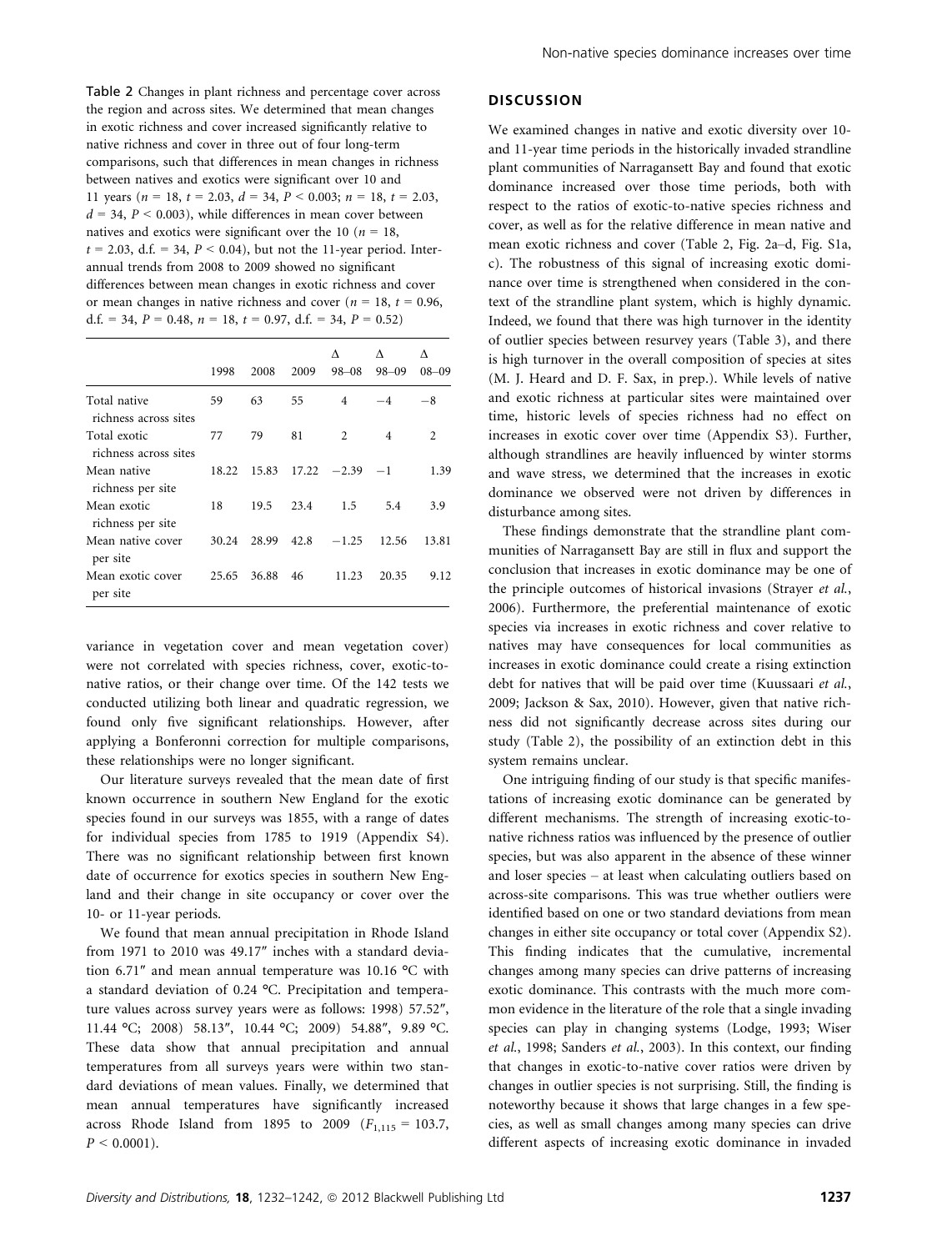

Figure 2 Changes in the ratio of exotic-to-native richness and cover, as well as absolute changes in species richness and cover from 1998 to 2008. (a) Exotic-to-native richness ratios increased at 17 of 18 sites between 1998 and 2008 ( $\chi^2 = 14.22$ ,  $P < 0.0002$ ). (b) Exotic-to-native cover ratios increased at 14 of 18 sites between 1998 and 2008 ( $\chi^2$  = 5.56, P < 0.02). (c, d) Absolute changes in species richness and percent cover from 1998 to 2008.

communities through time. Finally, it is worth noting that outliers generated by our within-site comparisons provide an overly conservative indication of the influence of outlier species, because this method generates such a long list of outliers when summed across sites that they must have a strong influence on observed dynamics almost by definition.

We also found that native species richness was not significantly correlated with the patterns of increase in exotic dominance we observed across sites (Appendix S3). This finding is significant for three main reasons. First, it suggests that natives are not precluding exotics from establishing in strandline plant communities over time. Second, it supports the hypothesis that many communities may not be saturated with species (Sax et al., 2007; Stohlgren et al., 2008). Third, it is consistent with empirical studies that show that exotics often increase in dominance in areas of high native diversity (Stohlgren et al., 1999; Fridley et al., 2007; Sax et al., 2007).

Levels of native and exotic richness and cover were maintained over time at individual sites (Table 1; Table 2 Appendix S3) with one exception. We found that there was a significant increase in mean total cover from 1998 to 2009. While we are unable to evaluate whether this change was due to changes in growth rates over time, we did not find any evidence to support the contention that disturbance was driving this trend, as the proxies that we measured were not correlated with species richness, cover, or their changes over time. These findings are somewhat surprising as strandline communities are highly prone to disturbance from storms that can alter shoreline topography and bury plant communities (van der Valk, 1974; Ehrenfeld, 1990; Bruno et al., 2004) and we expected to find some signature of disturbance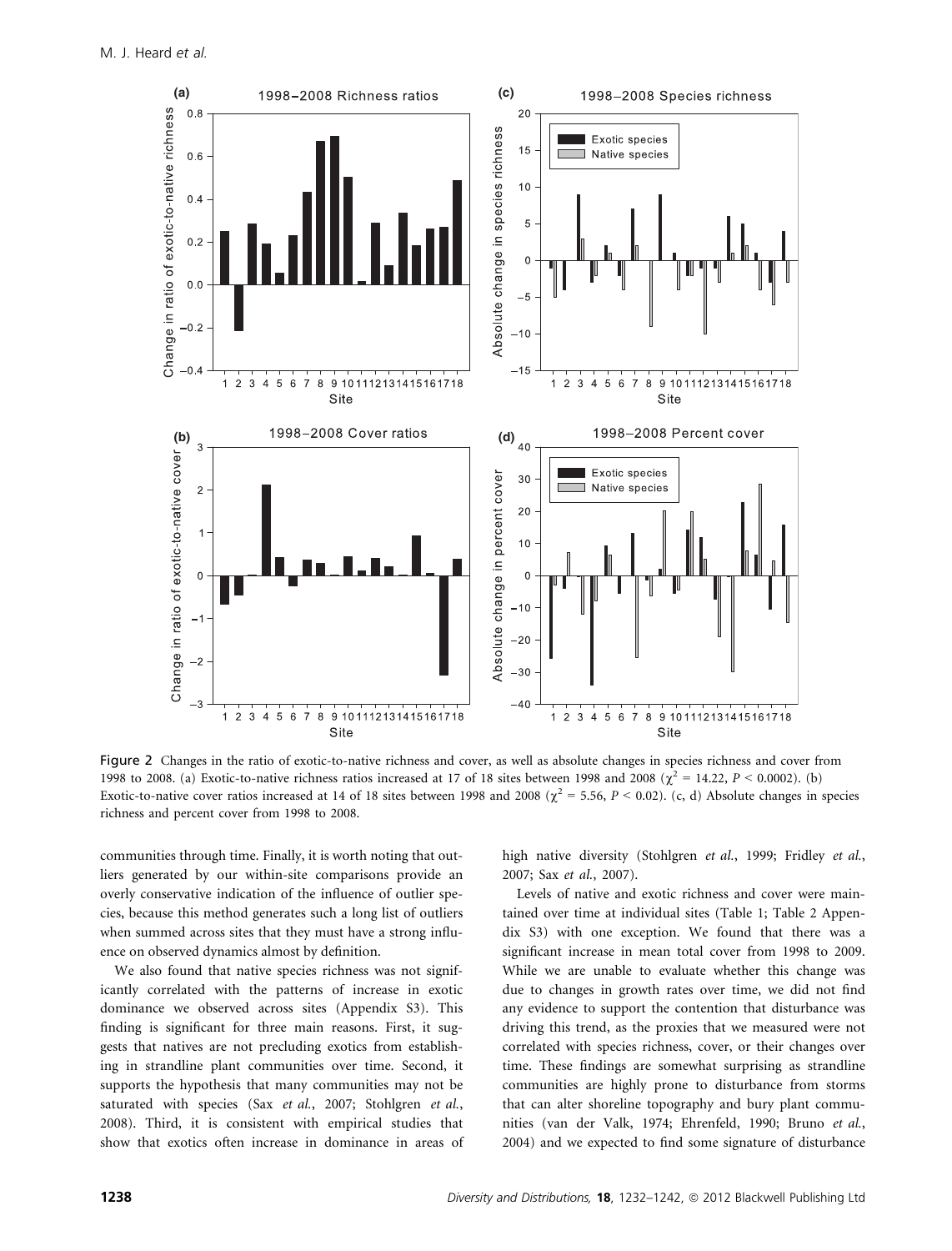| Method                     | Native losers    | Native winners  | Exotic losers   | Exotic winners  |
|----------------------------|------------------|-----------------|-----------------|-----------------|
| Site Occupancy $-2$ SD     | $20\%$ $(n = 5)$ | $100\% (n = 1)$ | 67\% $(n = 3)$  | 13\% $(n = 8)$  |
| Site Occupancy $-1$ SD     | $36\% (n = 11)$  | $22\% (n = 9)$  | $21\% (n = 14)$ | $32\% (n = 19)$ |
| Cover Across Sites $-2$ SD | 50\% $(n = 4)$   | N/A             | 0\% $(n = 3)$   | 0\% $(n = 5)$   |
| Cover Across Sites $-1$ SD | 60\% $(n = 5)$   | 0\% $(n = 1)$   | 67\% $(n = 9)$  | $33\% (n = 3)$  |
| Cover Within Sites $-2$ SD | 70\% $(n = 10)$  | 0\% $(n = 6)$   | 73\% $(n = 15)$ | 50\% $(n = 6)$  |
| Cover Within Sites $-1$ SD | $76\% (n = 17)$  | 45\% $(n = 11)$ | 63\% $(n = 24)$ | $33\% (n = 15)$ |

Table 3 Shared winners & losers

Percentages indicate the number of species of winners and losers (i.e. two types of outliers) shared between the two resurvey periods (1998–2008 and 1998–2009) for each of the methodologies used to identify outlier species. Outliers, i.e. species more than two or more than one standard deviation from the mean, were determined based on changes in site occupancy across sites, total cover across sites and total cover within sites (see Methods for a full description). The total number of winner and loser species found for both survey periods are listed in parentheses. N/A refers to there being no native winners.

on these systems. Our lack of evidence for the importance of disturbance in these systems could be attributed to one of several explanations. First, the proxies for disturbance that we used may have been too course-scaled to identify meaningful patterns. While this is conceivable it would only seem to be a likely explanation if the signature of differences in disturbance in this system is small, as the proxies we used (e.g., site slope) are known to relate strongly to patterns of wave disturbance at shoreline sites (Bruno, 2000; Riis & Hawes, 2003; van de Koppel et al., 2005). Second, although there is likely to be meaningful variation in disturbance among sites, as some are on exposed coastlines and others in protected coves, it is conceivable that the total range of variation in disturbance is small enough, relative to variation in disturbance across different habitat types, that the impacts of differences in disturbance among our sites do not lead to detectible patterns. Third, the differences in disturbance among sites could be important in some ways, but are simply swamped out by the strength of increasing exotic dominance through time, suggesting that invaders are the drivers of change rather than passengers (Didham et al., 2005; MacDougall & Turkington, 2005). More work that explicitly aimed to characterize disturbance at these sites would be needed to distinguish among these possibilities.

Our study cannot determine whether the increases in exotic dominance we observed from 1998 to 2009 are (1) part of an ongoing pattern of increasing dominance that began when exotics established across sites, (2) due to delayed impacts of invasions that have only been recently realized, but were set in motion following initial invasion events, or (3) resulting from change in environmental conditions that was not caused by exotics, but which favours them. Previous work has suggested that exotic establishment may be followed by a lag-period before exotics can increase population sizes or expand to all suitable habitats (Crooks, 2005; Caley et al., 2008). We found no relationship between the date of exotic establishment in southern New England and changes in site occupancy or cover over time within strandline communities; however, given our lack of knowledge of the precise date that individual invasions occurred, lack of evidence for a trend is not a strong support for or against the potential importance of delayed impacts following invasions. Previous work on invasions has shown that increases in temperature may selectively favour increases in exotic dominance over time (Rahel & Olden, 2008; Vila et al., 2009). In Rhode Island there has been a significant increase in mean annual temperatures within the last century (1895–2009), which could favour exotic dominance. Ultimately, barring additional evidence it is not possible to know the precise mechanism of increasing exotic dominance through time at these sites.

While the patterns of change observed in our study are conclusive, it is possible that the changes observed were influenced by atypical conditions that differentially favoured natives or exotics in one of our survey years or by some type of strong interannual variation. Potential atypical conditions could include anomalous climatic conditions or unusual disturbance events (Cleland et al., 2004; Adler & Levine, 2007). For disturbance events to be important in driving the dynamics we observed they would need to have occurred synchronously across all or most of our study sites, which are spread out across a broad geographic area (Fig. 1). This seems unlikely, particularly as the key regular source of disturbance in these systems, i.e., winter storms were not recorded to be atypical across our sites, either within our survey years or the years immediately preceding them (NOAA (National Satellite & Information Service), 2012b). A detailed climatic analysis is beyond the scope of our study, but a simple evaluation of temperature and precipitation records also showed that none of our survey years were more than two standard deviations from mean values from 1971 to 2010. While we have limited data to evaluate the strength of interannual variation in biotic response to environmental conditions, in our two resurvey years (2008–2009) we found that exotic-to-native ratios, mean richness and cover for native and exotic species, and the relative differences in mean changes in richness and cover between natives and exotics showed no significant changes. Collectively, these findings reduce concern that trends observed over the 10- and 11-year survey periods were driven by interannual variation in climatic conditions or disturbance.

Our resurveys in 2008 and 2009 were performed on permanently marked plots, but the original survey conducted in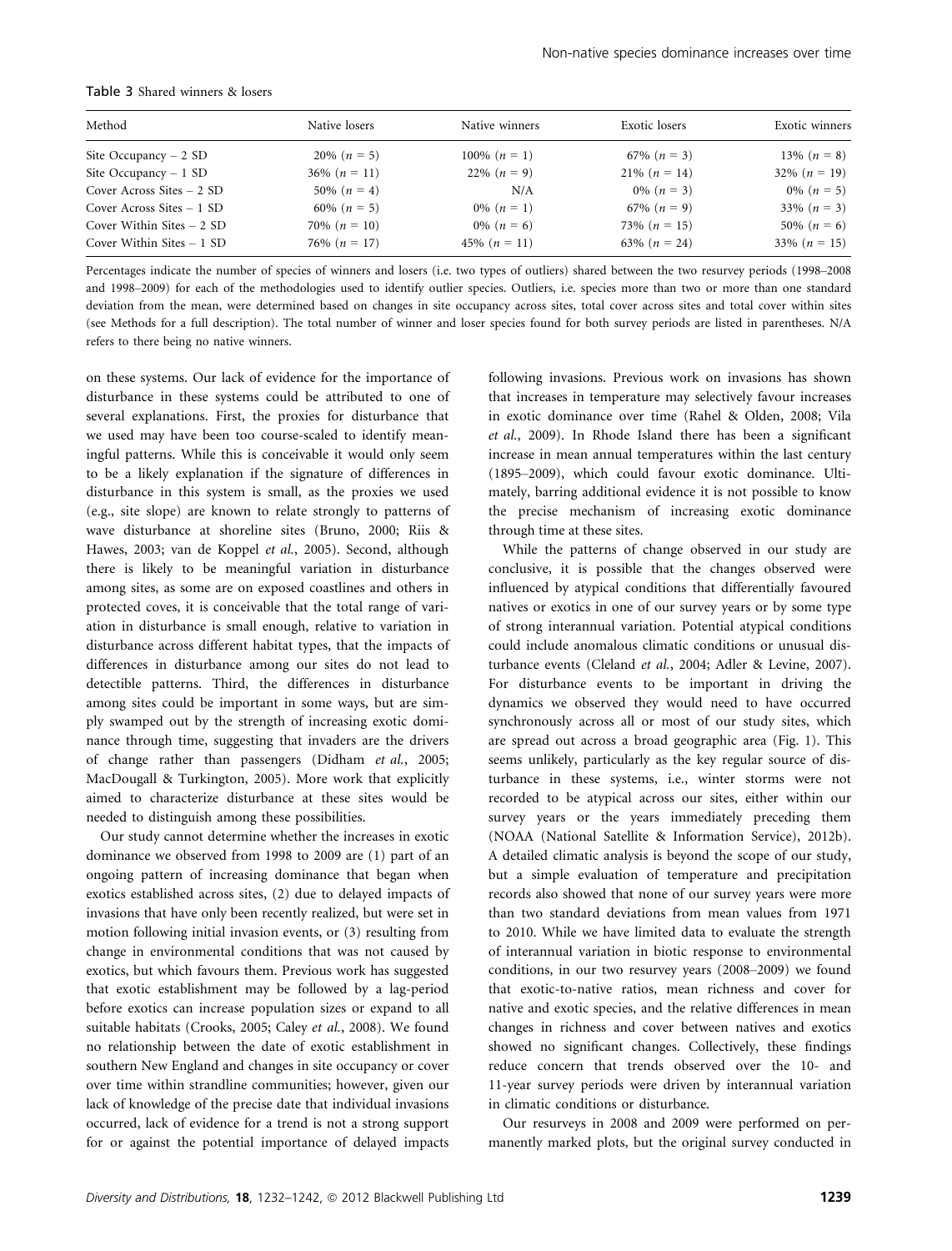1998 was not permanently marked, such that the starting points of our transects in the resurvey years were likely to be off by several meters from the original survey. While it is conceivable that limited spatial imprecision between the survey and resurveys could influence our findings, it is extremely unlikely to be important relative to the measures of community change that we have analysed in this study. This is because there is no likely expectation that spatial imprecision would consistently favour an increased presence of exotics at each of our sites. For example, the increase in exoticto-native richness we observed at 17 of 18 resurveyed sites is extremely unlikely to be due to small changes in the starting points of the transects examined at each site, which should on average favour natives and exotics equally.

To date, we have lacked the empirical or theoretical foundation to predict how the consequences of species invasions are likely to be exhibited in historically invaded communities (Strayer et al., 2006). Here we have shown that the longterm consequences of invasions in the historically invaded strandline plant communities of Narragansett Bay have resulted in increasing exotic dominance over the past decade, that native species richness did not preclude increases in exotic dominance, that disturbance may not be driving increases in exotic dominance and that observed changes have been driven by the proliferation of a small number of specific winners and losers, as well as by smaller, incremental shifts among many species. Collectively, these findings highlight the dynamic nature of historically invaded communities and suggest that the long-term impacts of invasions may play an important, but previously uncharacterized role in determining community composition over time.

#### ACKNOWLEDGEMENTS

We thank K.S., M.B., O.S., M.B., H.L., J.P., M.H. and two anonymous referees for thoughtful comments and review of this manuscript, S.C. for help with GIS and J.A.D.M., K.R. and G.M. for field assistance. Financial support was provided by Brown University.

#### **REFERENCES**

- Adler, P.B. & Levine, J.M. (2007) Contrasting relationships between precipitation and species richness in space and time. Oikos, 116, 221–232.
- Aikio, S., Duncan, R.P. & Hulme, P.E. (2010) Lag-phases in alien plant invasions: separating the facts from the artefacts. Oikos, 119, 370–378.
- Bennett, J.L. (1888) Plants of Rhode Island. Providence Press Company, Providence, RI.
- Blossey, B. (1999) Before, during, and after: the need for long-term monitoring in invasive plant species management. Biological Invasions, 1, 301–311.
- Brown, R.L. & Peet, R.K. (2003) Diversity and invasibility of southern Appalachian plant communities. Ecology, 84, 32–39.
- Bruno, I.F. (2000) Facilitation of cobble beach plant communities through habitat modification by Spartina alterniflora. Ecology, 81, 1179–1192.
- Bruno, J.F., Kennedy, C.W., Rand, T.A. & Grant, M.B. (2004) Landscape-scale patterns of biological invasions in shoreline plant communities. Oikos, 107, 531–540.
- Burke, M.J.W. & Grime, J.P. (1996) An experimental study of plant community invasibility. Ecology, 77, 786–790.
- Caley, P., Groves, R.H. & Barker, R. (2008) Estimating the invasion success of introduced plants. Diversity and Distributions, 14, 196–203.
- Cleland, E.E., Smith, M.D., Andelman, S.J., Bowles, C., Carney, K.M., Horner-Devine, M.C., Drake, J.M., Emery, S.M., Gramling, J.M. & Vandermast, D.B. (2004) Invasion in space and time: non-native species richness and relative abundance respond to interannual variation in productivity and diversity. Ecology Letters, 7, 947–957.
- Cohen, A.N. & Carlton, J.T. (1998) Accelerating invasion rate in a highly invaded estuary. Science, 279, 555–558.
- Crooks, J.A. (2005) Lag times and exotic species: the ecology and management of biological invasions in slow-motion. Ecoscience, 12, 316–329.
- D'Antonio, C.M. & Vitousek, P.M. (1992) Biological invasions by exotic grasses, the grass/fire cycle, and global change. Annual Review of Ecology and Systematics, 23, 63–87.
- Davis, M.A., Grime, J.P. & Thompson, K. (2000) Fluctuating resources in plant communities, a general theory of invasibility. Journal of Ecology, 88, 528-534.
- Didham, R.K., Tylianakis, J,.M., Hutchison, M.A., Ewers, R. M. & Gemmell, N.J. (2005) Are invasive species the drivers of ecological change. Trends in Ecology & Evolution, 20, 470–474.
- Ehrenfeld, J.G. (1990) Dynamics and processes of barrier island vegetation. Reviews in Aquatic Sciences, 2, 437–480.
- Enser, R.W. (2007) Rare Native Plants of Rhode Island. Rhode Island Natural Heritage Program. Rhode Island Department of Environmental Management, Providence, RI.
- Fridley, J.D., Stachowicz, J.J., Naeem, S., Sax, D.F., Seabloom, E.W., Smith, M.D., Stohlgren, T.J., Tilman, D. & Von Holle, B. (2007) The invasion paradox: reconciling pattern and process in species invasions. Ecology, 88, 3–17.
- Hobbs, R.J. & Huenneke, L.F. (1992) Disturbance, diversity, and invasion, implications for conservation. Conservation Biology, 6, 324–337.
- Huston, M.A. (1979) A general hypothesis of species diversity. American Naturalist, 113, 81–101.
- Huston, M.A. (1994) Biological diversity: the coexistence of species on changing landscapes. Cambridge University Press, Cambridge.
- Huston, M.A. (2004) Management strategies for plant invasions: manipulating productivity, disturbance, and competition. Diversity and Distributions, 10, 167–178.
- IPANE. (2010) Invasive plant Atlas of New England. IPANE, Storrs, CT. Available at: http://www.ipane.org. (accessed 1 September 2010).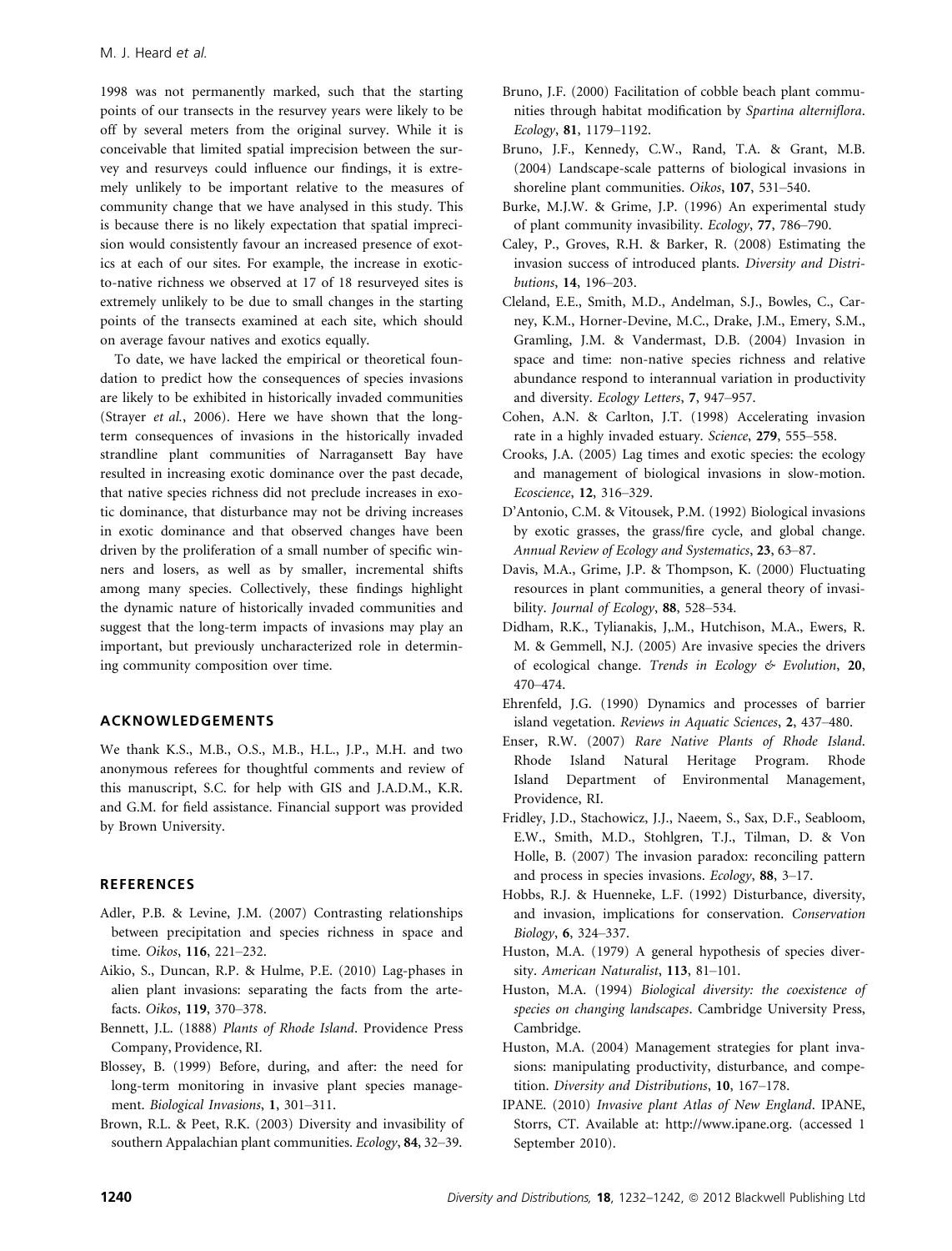- Jackson, S.T. & Sax, D.F. (2010) Balancing biodiversity in a changing environment: extinction debt, immigration credit, and species turnover. Trends in Ecology  $\mathfrak{G}$  Evolution, 25, 153–160.
- Kadereit, J.W., Arafeh, R., Somogyi, G. & Westberg, E. (2005) Terrestrial growth and marine dispersal? Comparative phylogeography of five coastal plant species at a European scale Taxon, 54, 861–876.
- Kennedy, T.A., Naeem, S., Hose, K.M., Knops, M.H., Tilman, D. & Reich, P. (2002) Biodiversity as a barrier to ecological invasion. Nature, 417, 636–638.
- Knapp, S., Kuhn, I., Stolle, J. & Klotz, S. (2010) Changes in the functional composition of a Central European urban flora over three centuries. Perspectives in Plant Ecology, Evolution, and Systematics, 12, 235–244.
- Koutstaal, B.P., Markusse, M.M. & De Munck, W. (1987) Aspects of seed dispersal by tidal movements. Vegetation between land and sea (ed. by A.H.L. Huiskes, C.W.P.M. Blom and J. Rozema), pp. 226–233. Junk Publishers, Dordrecht.
- Kuussaari, M., Bommarco, R., Heikkinen, R.K., Helm, A., Krauss, J., Lindborg, R., Ockinger, E., Partel, M., Pino, J., Roda, F., Stefanescu, C., Teder, T., Zobel, M. & Steffan-Dewenter, I. (2009) Extinction debt: a challenge for biodiversity conservation. Trends in Ecology & Evolution, 24, 564–571.
- Levine, J.M. & D'Antonio, C.M. (1999) Elton revisited: a review of evidence linking diversity and invasibility. Oikos, 87, 15–26.
- Levine, J.M. (2000) Species diversity and biological invasions: Relating local process to community pattern. Science, 288, 852–854.
- Lodge, D.M. (1993) Biological invasions lessons for ecology. Trends in Ecology & Evolution, 8, 133–137.
- MacDougall, A.S. & Turkington, R. (2005) Are invasive species the drivers or passengers of change in degraded ecosystems? Ecology, 86, 42–55.
- McKinney, M.L. & Lockwood, J.L. (1999) Biotic homogenization: a few winners replacing many losers in the next mass extinction. Trends in Ecology & Evolution, 14, 450-453.
- Meiners, S.J., Pickett, S.T.A. & Cadenasso, M.L. (2002) Exotic plant invasions over 40 years of old field successions: community patterns and associations. Ecography, 25, 215– 223.
- Miller, R.R., Williams, J.D. & Williams, J.E. (1989) Extinctions of North American fishes during the past century. Fisheries, 14, 22–38.
- Morrison, L.W. (2002) Long-term impacts of an arthropodcommunity invasion by the imported fire ant, Solenopsis invicta. Ecology, 83, 2337–2345.
- Nathan, R., Schurr, F.M., Spiegel, O., Steinitz, O., Trakhtenbrot, A. & Tsoar, A. (2008) Mechanisms of long-distance seed dispersal. Trends in Ecology & Evolution, 23, 638 –647.
- NOAA (National Climatic Data Center). (2012a) Available at: http://www.ncdc.noaa.gov/oa/ncdc.html (accessed 1 February 2012).
- NOAA (National Satellite and Information Service). (2012b) Available at: http://www4.ncdc.noaa.gov/cgi-win/wwcgi.dll? wwevent~storms (accessed 1 February 2012).
- Olden, J.D. & Poff, N.L. (2003) Toward a mechanistic understanding and prediction of biotic homogenization. The American Naturalist, 162, 442–460.
- Pauly, D. (1995) Anecdotes and the shifting baseline syndrome of fisheries. Trends in Ecology & Evolution, 10, 430.
- Proulx, M. & Mazumder, A. (1998) Reversal of grazing impact on plant species richness in nutrient poor versus nutrient rich ecosystems. Ecology, 79, 2581–2592.
- Rahel, F.J. (2002) Homogenization of freshwater faunas. Annual Review of Ecology and Systematics, 33, 291–315.
- Rahel, F.J. & Olden, J.D. (2008) Assessing the effects of climate change on aquatic invasive species. Conservation Biology, 22, 521–533.
- Rejmanek, M. & Richardson, D.M. (1996) What attributes make some plant species more invasive? Ecology, 77, 1655– 1661.
- Riis, T. & Hawes, I. (2003) Effects of wave exposure on vegetation abundance, richness, and depth distribution of shallow water plants in a New Zealand lake. Freshwater Biology, 48, 75–87.
- Ruiz, G.M. & Carlton, J.T. (2003) Invasive species: vector and management strategies. Island Press, Washington, DC.
- Sakai, A.K., Allendorf, F.W., Holt, J.S., Lodge, D.M., Molofsky, J., With, K.A., Baughman, S., Cabin, R.J., Cohen, J.E., Ellstrand, N.C., McCauley, D.E., O'Neil, P., Parker, I. M., Thompson, J.N. & Weller, S.G. (2001) The population biology of invasive species. Annual Review of Ecology, Evolution, and Systematics, 32, 305–332.
- Sanders, N.J., Gotelli, J.J., Heller, N.E. & Gordon, D.M. (2003) Community disassembly by an invasive species. Proceedings of the National Academy of Sciences of the United States of America, 100, 2474–2477.
- Sax, D.F. (2002) Native and naturalized plant diversity are positively correlated in scrub communities in California and Chile. Diversity and Distributions, 8, 193–210.
- Sax, D.F. & Gaines, S.D. (2003) Species diversity: from global decreases to local increases. Trends in Ecology & Evolution, 18, 561–566.
- Sax, D.F., Stachowicz, J.J., Brown, J.H., Bruno, J.F., Dawson, M.N., Gaines, S.D., Grosberg, R.K., Hastings, A., Holt, R.D., Mayfield, M.M., O'Connor, M.I. & Rice, W. R. (2007) Ecological and evolutionary insights from species invasions. Trends in Ecology & Evolution, 22, 465–471.
- Smith, M.D. & Knapp, A.K. (1999) Exotic plant species in a C4-dominated grassland: invasibility, disturbance, and community structure. Oecologia, 120, 605–612.
- Sousa, W.P. (1984) The role of disturbance in natural communities. Annual Review of Ecology and Systematics, 15, 353–391.
- Stachowicz, J.J., Fried, H., Osman, R.B. & Whitlatch, R.B. (2002a) Biodiversity, invasion resistance, and marine eco-